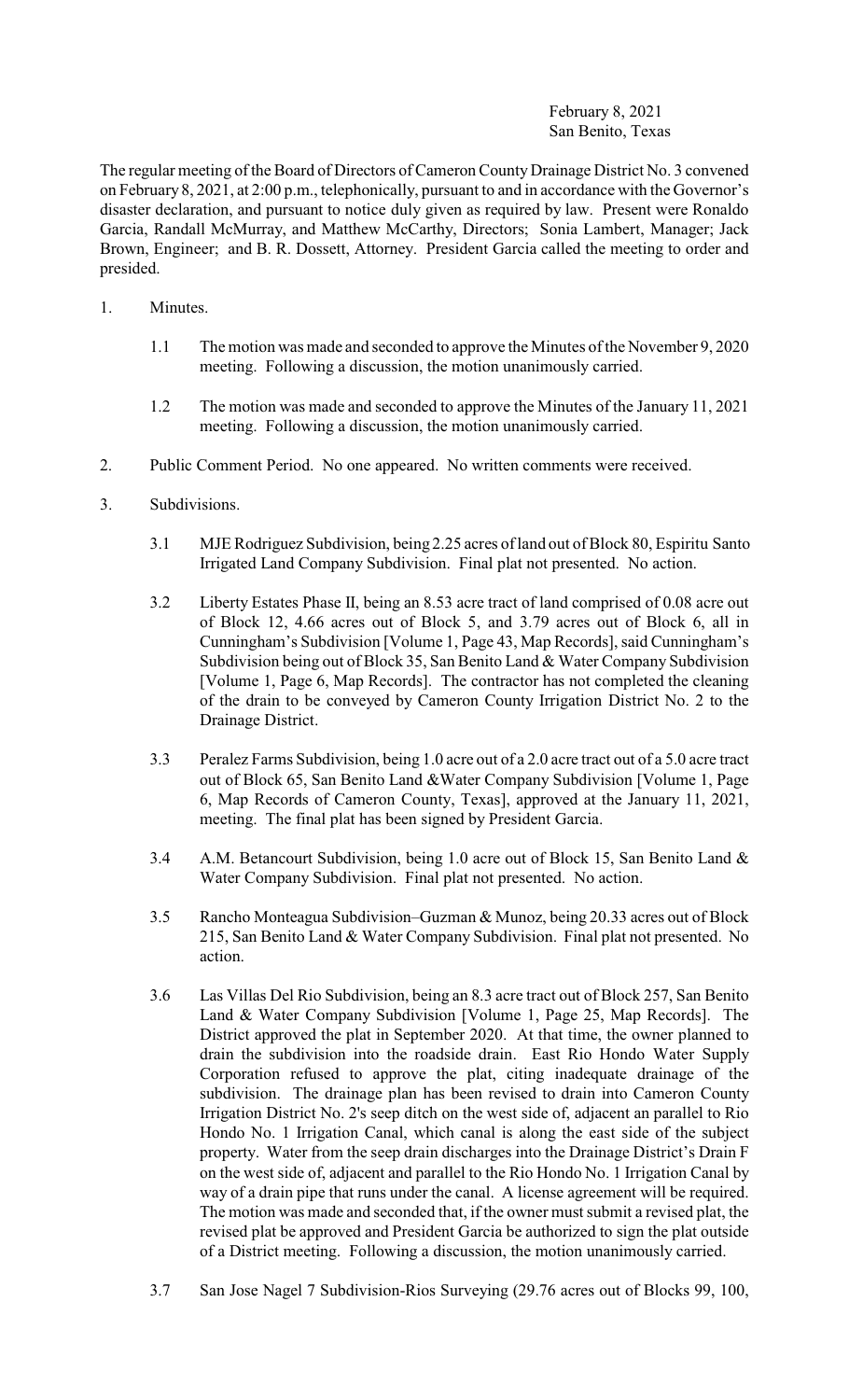119, 120, SBICO). Plat not presented. No action.

- 3.8 Petunia Acres Subdivision–Rios Surveying (2 acres out of Block 129, ESILCo.) Plat not presented. No action.
- 3.9 Viaide Subdivision being 1.19 acre of land comprised of the following tracts of land referenced as Tract 1 and Tract 2 in document No. 2019-25675, Official Records of Cameron County, Texas:
	- Tract 1: 0.19 acre out of Block 38, Rose Subdivision [Volume 2, Page 17, Map Records], 0.77 acre out of Block 84, San Benito Land & Water Company Subdivision [Volume 1, Page 25, Map Records]
	- Tract 2: 0.23 acre, being the North 50 feet of a certain 0.80 acre tract out of a portion of Block 38, Rose Subdivision [Volume 2, Page 17, Map Records]

Owner: Gustavo Javier Gonzalez. Engineer: Ferris, Flynn & Medina, LLC. It was noted that the name of this subdivision on the Agenda is GJ Gonzalez Subdivision, because that was the name submitted to the District. When the final plat was delivered to the District office earlier today, the name had been changed to Viaide Subdivision. There are no drains and no drainage facilities owned by the District in the property. The motion was made and seconded that the plat be approved and President Garcia be authorized to sign the plat outside of a District meeting. Following a discussion, the motion unanimously carried.

## 4. Projects.

- 4.1 Flood Protection Study-Texas Water Development Board Grant/Hydrologic and Hydraulic Model Update. The TWDB approved the required paper work and the grant has received final approved. Eric Schiebe is scheduled to meet with the TWDB to discuss the grant requirements.
- 4.2 NRCS Disaster Relief/EWP Grant for Repairs. The District still working on the paperwork and reports to finalize the grant. The deadline to submit the required paperwork and reports is October 2021. There being no further action required of the Board to close out the grant, this item will removed from the Agenda.
- 4.3 Drain A Improvement Grant. No change in status. The General Land Office still has not closed out the Grant.
- 4.4 Receive Reports On Any Other Pending or Proposed Project. None.
- 5. Agreements/Rights-of-Way/Permits/Interlocal Cooperation Contracts.
	- 5.1 Treasure Hills Relief Drain: Consider and Take Action on Request of UTRGV for Down Drain in Block 179, San Benito Land & Water Co. Finalized last week.
	- 5.2 Drain C/Drain C-Right–License for Down Drain in Block 179, San Benito Land & Water Co. for UTRGV Neuroscience Facility/Building. License Agreement not finalized. The District has required revisions to the plan for the down drain.
	- 5.3 Drain 383: Request of Ciro and Rhonda Garza for Road Crossing. Manager Lambert and Attorney Dossett reported on the request. License Agreement not finalized.
	- 5.4 Request of Chet Monigold, Owner of 8.3 Acre Tract Out of Block 257, San Benito Land & Water Company Subdivision [Volume 1, Page 25, Map Records] Being Developed as Las Villas Del Rio Subdivision, for License Agreement. Discussed under Agenda Item 3.6 above. The motion was made and seconded that the request for license agreement for down drain be granted. Following a discussion, the motion unanimously carried.
- 6. Donations.
	- 6.1 Drain A-6: Eduardo Cañas and Carlos Leal Offer to Donate 80 Foot Wide Strip of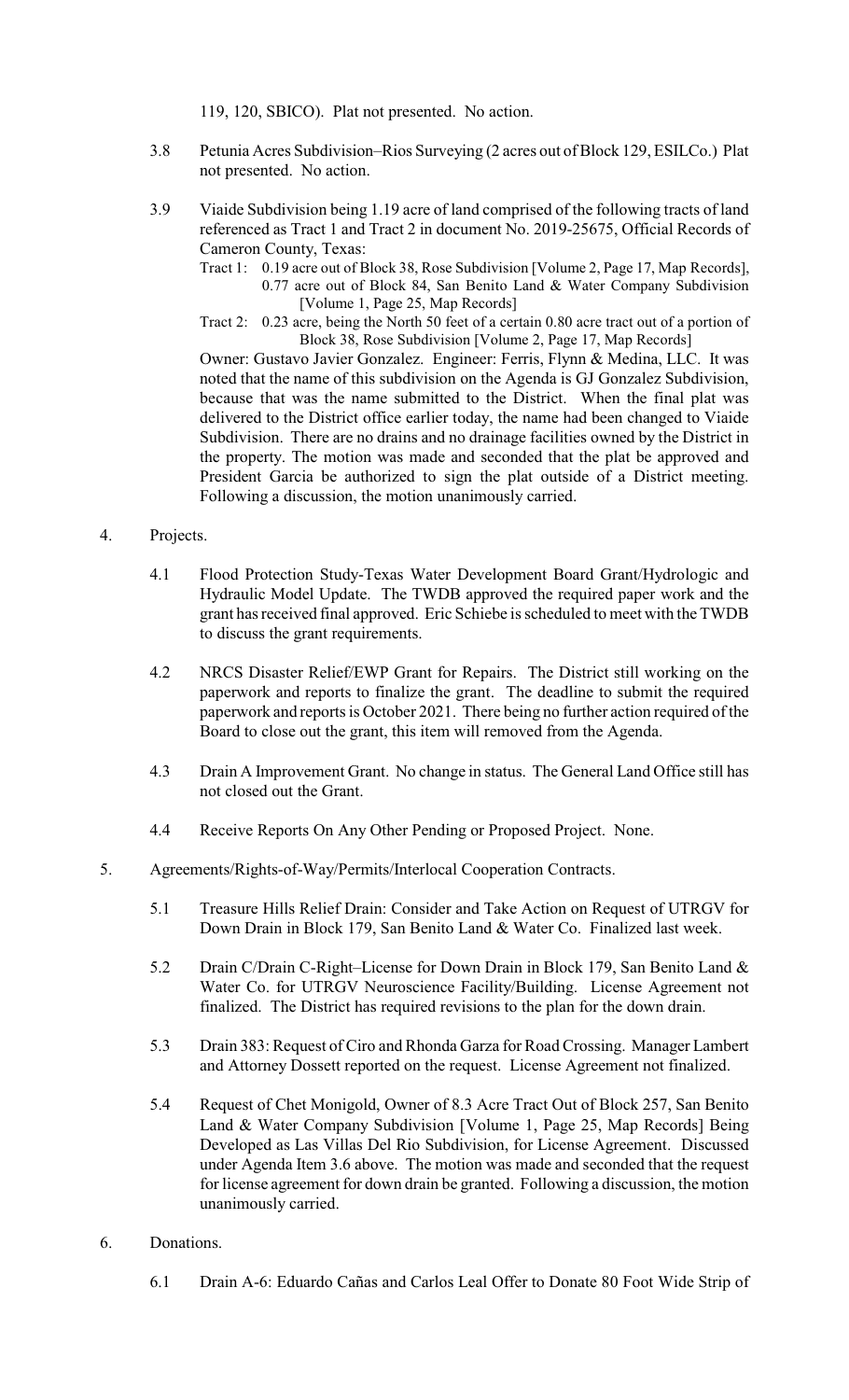Land Dedicated as "Drain Ditch ROW" on Plat of Cañas Subdivision [Cab. 1, Page/Slot 48-A, Map Records]. Donation has not been finalized.

- 6.2 U.S. Landman, LP–Offer to Donate Drain for Oak Estates Subdivision in Block 95, LonC. Hill Subdivision that Discharges into Drain C-Right in Block 189, San Benito Land & Water Company Subdivision. The survey of the land proposed to be donated has not been submitted to the District. The surveyor working on the survey died recently of COVID-19.
- 7. Audit. Geary Berkman, CPA says the audit will commence next week.
- 8. Personnel: Ratification of Sick Leave Policy Adopted at January 11, 2021, Meeting.
	- 8.1 The motion was made and seconded that any employee who contracted COVID-19 at the end of December 2020 shall receive the full 80 hours of additional sick leave, even though, by law, the District is not required to pay any additional sick leave after December 31, 2020. Following a discussion, the motion unanimously carried.
	- 8.2 The motion was made and seconded that up to and through June 31, 2021, employees who contract Covid-19 for the first time since March 9, 2020 shall receive 80 hours of paid sick leave in addition to any existing paid sick leave an employee may have. Following a discussion, the motion unanimously carried.

## 9. Reports.

- 9.1 Financial.
	- (a) Financial Report for Month of January 2021. Presented and reviewed.
	- (b) Financial Report for current fiscal year through January 31, 2021. Presented and reviewed
- 9.2 Manager. All matters discussed under other Agenda items.
- 9.3 Attorney. *Cameron County Drainage District No. 3 and Cameron County Irrigation District No. 2, et al. vs. City of San Benito*. No report.
- 9.4 Engineer. All matters discussed under other Agenda items.
- 9.5 Drain Supervisor. Report of work accomplished in the month of January 2021 presented.
- 9.6 City of San Benito. No one appeared on behalf of the City.
- 10. Payment of Accounts, Wages, and Directors' Services.
	- 10.1 The motion was made and seconded that issuance of the following checks between the January 11, 2021 meeting and this meeting be ratified:

| 13134 : Gateway Printing           | Office Supplies                         | \$94.00     |
|------------------------------------|-----------------------------------------|-------------|
| 13135 : Dossett Law Office         | Legal Fees                              | \$6,870.00  |
| $13136:$ Dainamik                  | <b>GPS</b> Monitoring                   | \$1,050.00  |
| 13137 : First Community Bank       | Petty Cash                              | \$451.96    |
| 13138 : Lucio's Tire Shop          | <b>Flat Repairs</b>                     | \$365.00    |
| 13139 : O'Reilly Auto Parts        | Machine Repairs                         | \$1,629.77  |
| 13140 : YWCA RMF                   | Insurance                               | \$1,000.00  |
| $13141$ : Unifirst                 | Uniforms                                | \$568.93    |
| 13142 : Allstate Insurance Company | Insurance                               | \$74.67     |
| $13143$ : Ruben Linan              | <b>Backflow Test</b>                    | \$95.00     |
| 13144 : First Community Bank       | Payroll [01/21/21]                      | \$35,482.31 |
| 13145 : Texas Child Support SDU    | Employee Wage Withholding-Child Support | \$422.77    |
| 13146 : Texas Child Support SDU    | Employee Wage Withholding-Child Support | \$422.77    |
| 13147 : First Community Bank       | Payroll [02/04/21]                      | \$31,079.56 |
| <b>TOTAL</b>                       |                                         | \$79,606.74 |
|                                    |                                         |             |

Following a discussion, the motion unanimously carried.